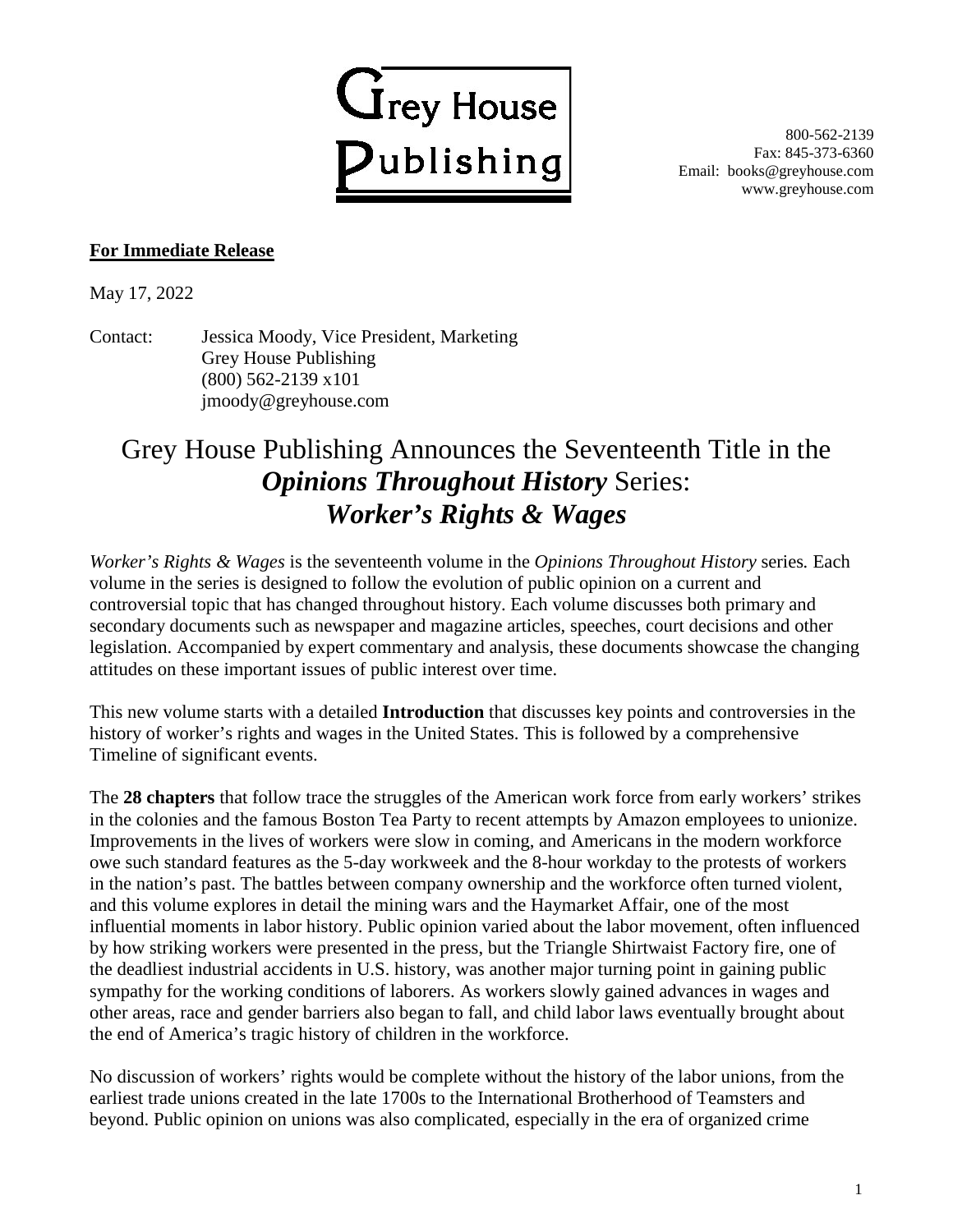involvement in the Teamsters. Robber barons and antitrust laws, the Great Depression, the farm labor movement, right-to-work laws, professional sporting strikes, the assembly line and robots, and our new virtual work world are some of the topics that round out the discussion. A special feature of this volume is a "State of Labor" sidebar that tracks basic earnings and cost of living for workers, grounding the historical analysis with a real world glimpse into what it took to earn a living at different points in American history. Although significant improvements have been made in workplace safety and other areas, wage inequality is still very much a problem in the 2020s, with most Americans unable to keep up with inflation or to build equity.

The chapters are as follows:

- **1. Work in Colonial America**
- **2. Coming Together**
- **3. Women's Work**
- **4. The Engine of America**
- **5. The Ultra Rich**
- **6. A National Movement**
- **7. Dangerous Conditions**
- **8. Liberty Above All**
- **9. Sons and Daughters of Toil**
- **10. A Matter of Trusts**
- **11. Leading Labor**
- **12. Child Labor in the United States**
- **13. Workplace Efficiency**
- **14. Safety in the Workplace**
- **15. Misplaced Trust**
- **16. Red Herrings**
- **17. The Mine Wars**
- **18. Legal Barriers**
- **19. The Great Depression**
- **20. The Right to Work**
- **21. Organized Crime and Organized Labor**
- **22. Farms and Fields**
- **23. Carrying the Team**
- **24. The Reagan Approach**
- **25. Three Strikes**
- **26. The Minimum Wage**
- **27. The Workplace**
- **28. The Weekend**
- **29. Conclusion**

Each chapter starts with a brief **Introduction**, **List of Topics Covered**, and **the source document** discussed in the chapter. The body of the text discusses the document from its historical context to its relationship to contemporary public opinion. Most documents are reprinted in their entirety and clearly distinguished by a shaded title bar. In addition to helpful subtitles, photos and other images enhance the text, and sidebars provide an often lighter perspective on the time period being discussed. Pull quotes and other visual elements increase accessibility. Each chapter ends with a brief **Conclusion**, thoughtful **Discussion Questions**, and a list of **Works Used**.

The concluding chapter concisely summarizes the long and difficult struggle to define the boundaries of free speech. It is followed by the **Historical Snapshots** section—a broad, bulleted overview of political, social, and cultural developments from 1880 to 2022 that help provide context and understanding of the political and social climate of the broad timeframe of the work.

This exciting series offers a wide range of insights into long-standing issues that Americans are most concerned about, and those that have encouraged vigorous debate among politicians and citizens at large. Using carefully-chosen original documents that cover a wide time span, *Opinions Throughout History* weaves a thoughtful and easy-to-understand analysis of how public opinion is formed and evolves, starting the discussion at an historical, seminal moment, and ending with where we stand today. This comprehensive, timely volume is a must for large public libraries, university libraries and social science departments, along with high school libraries.